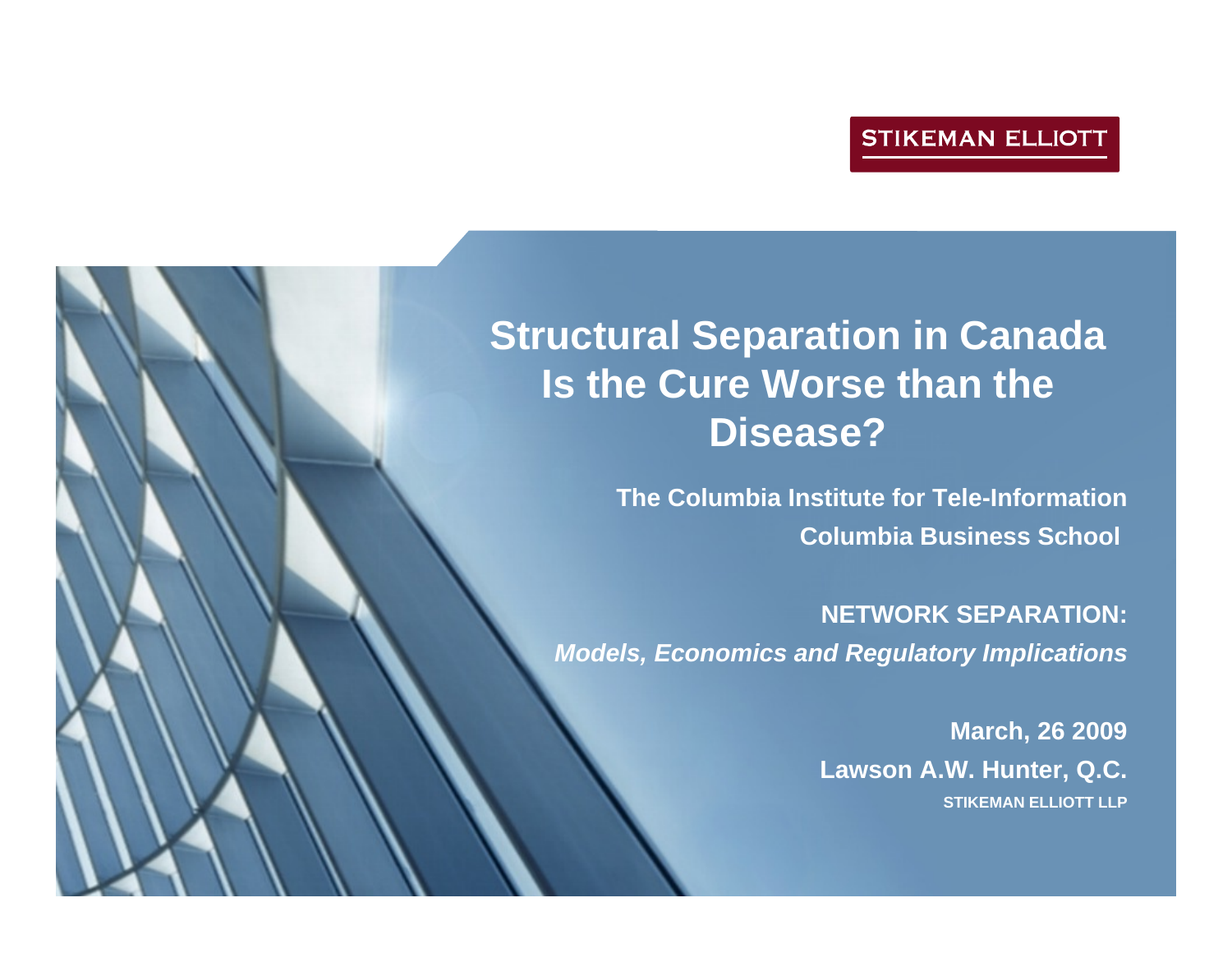#### **A. Background**

- 1. Canada has two nearly ubiquitous wirelines into the home:
	- Telcos 99% coverage
	- Cablecos 97% coverage
- 2. Resellers of telecom services exist.
	- But are declining in market share in face of cable VoIP entry.
	- Services resold include local voice, L.D. and DSL high speed.
- 3. Cables are supposed to resell high speed internet, but minimal take up for a variety of reasons.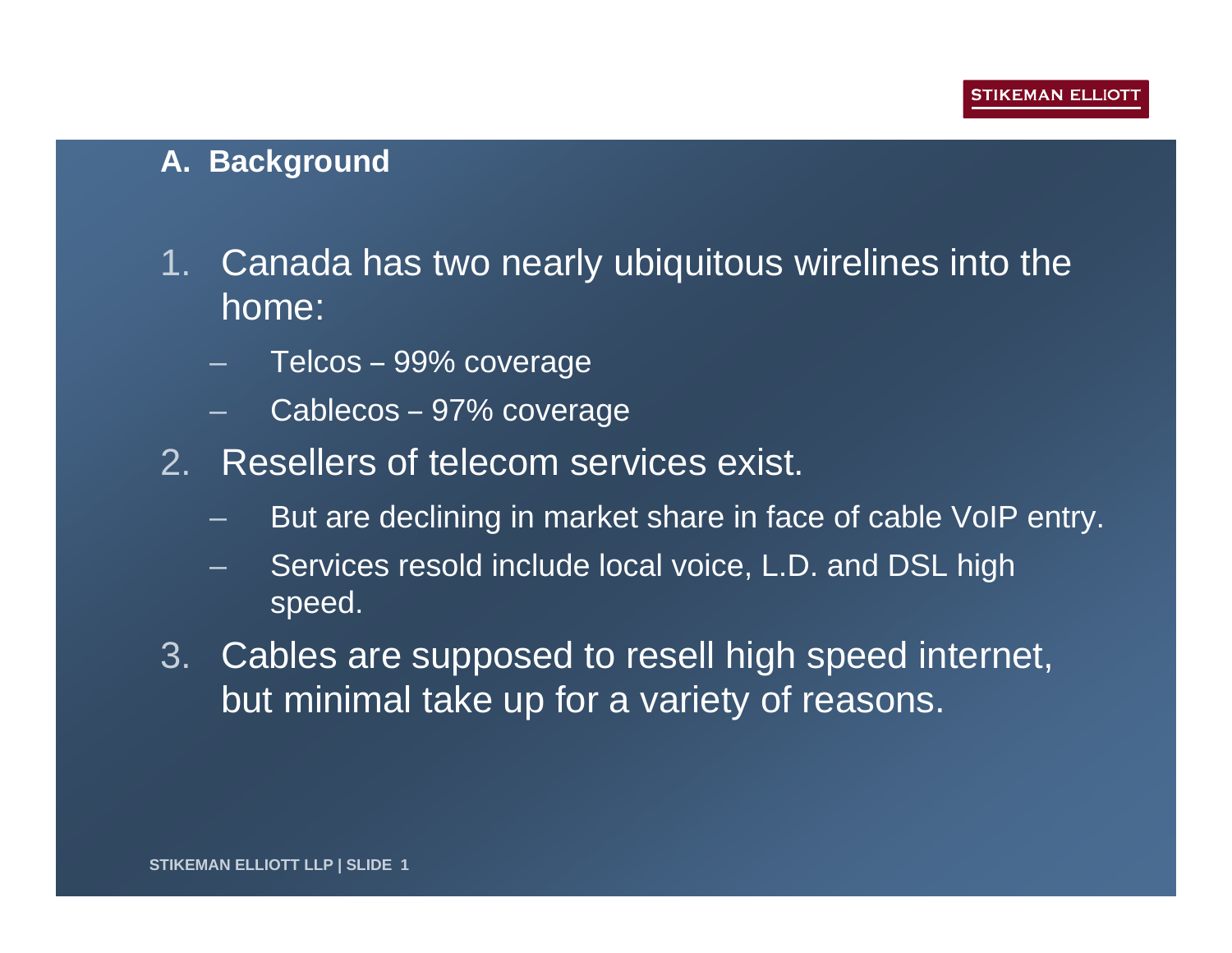#### **B. Regulatory Consideration of Network Separation**

- 1. Not seriously considered in recent years.
- 2. Considered by Regulator in early 1990's after LD competition was opened and when government wanted more competition in local voice.
- 3. CRTC rejected separation in 1994 because:
	- Behavioural safeguards, including open access and unbundling, should be sufficient to prevent discrimination.
	- Telcos should not be prohibited from taking advantage of economies of scope, since doing so would reduce the benefits of competition.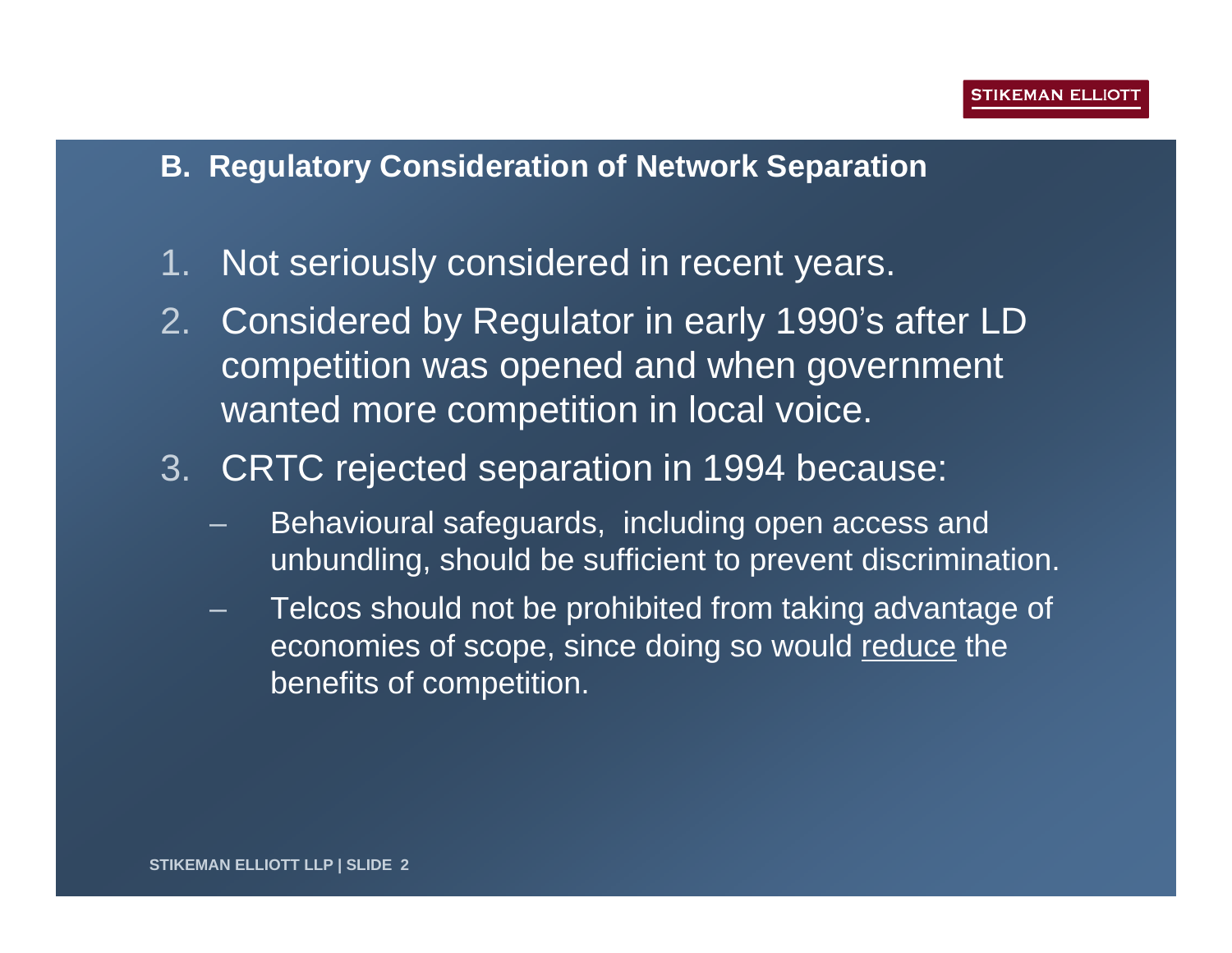## 4. Behavioural rules in wholesale market include:

- Separate wholesale division
- Prohibition on sharing certain information with retail division
- Equal treatment
- Co-location
- Number portability
- Access to support structures
- Access to directory databases
- Access rules for MDU's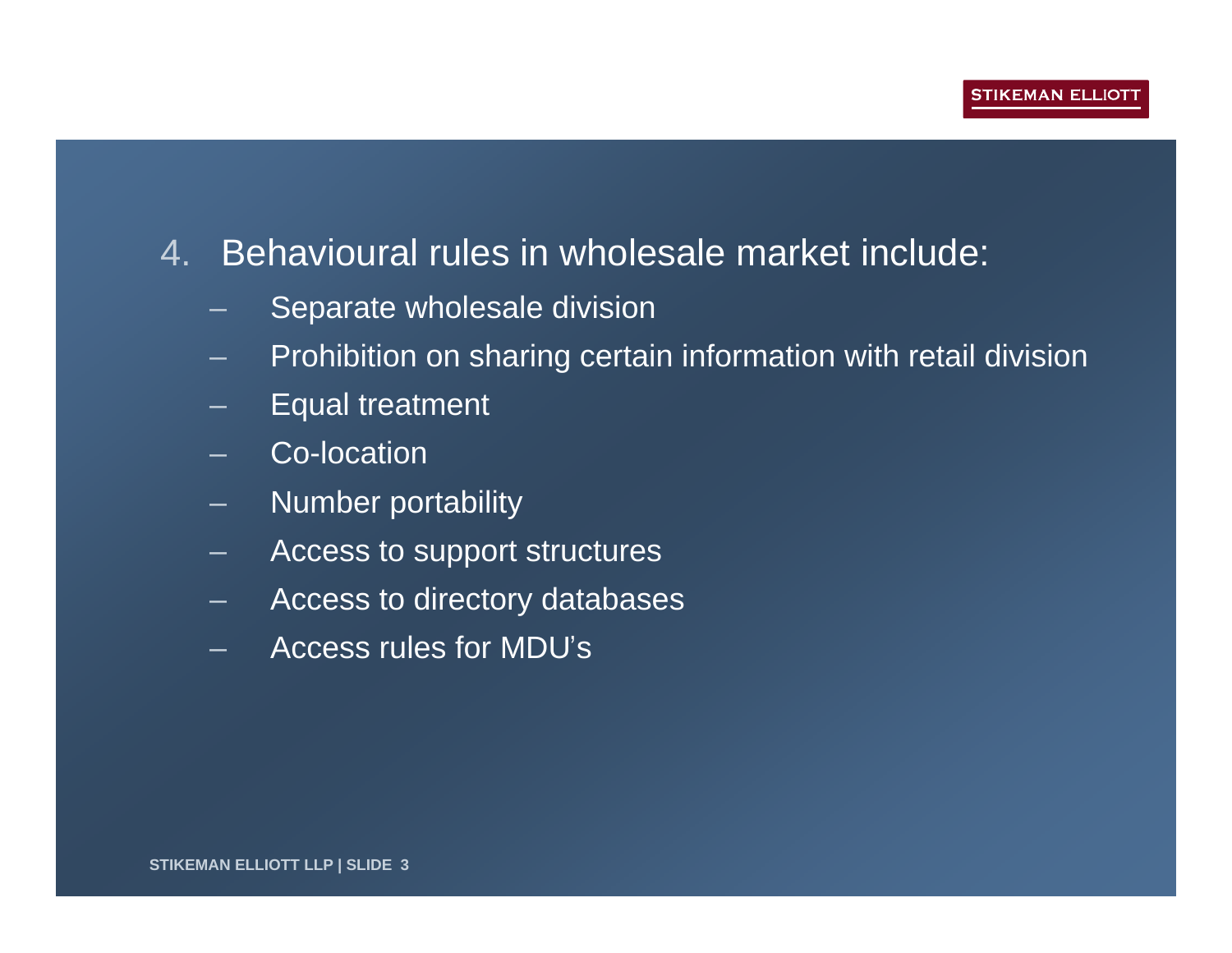- 5. CRTC stated policy has favoured "facilities" based competition over "resale" competition.
- 6. Mandated wholesale services based on "essentiality" and then "near essentiality".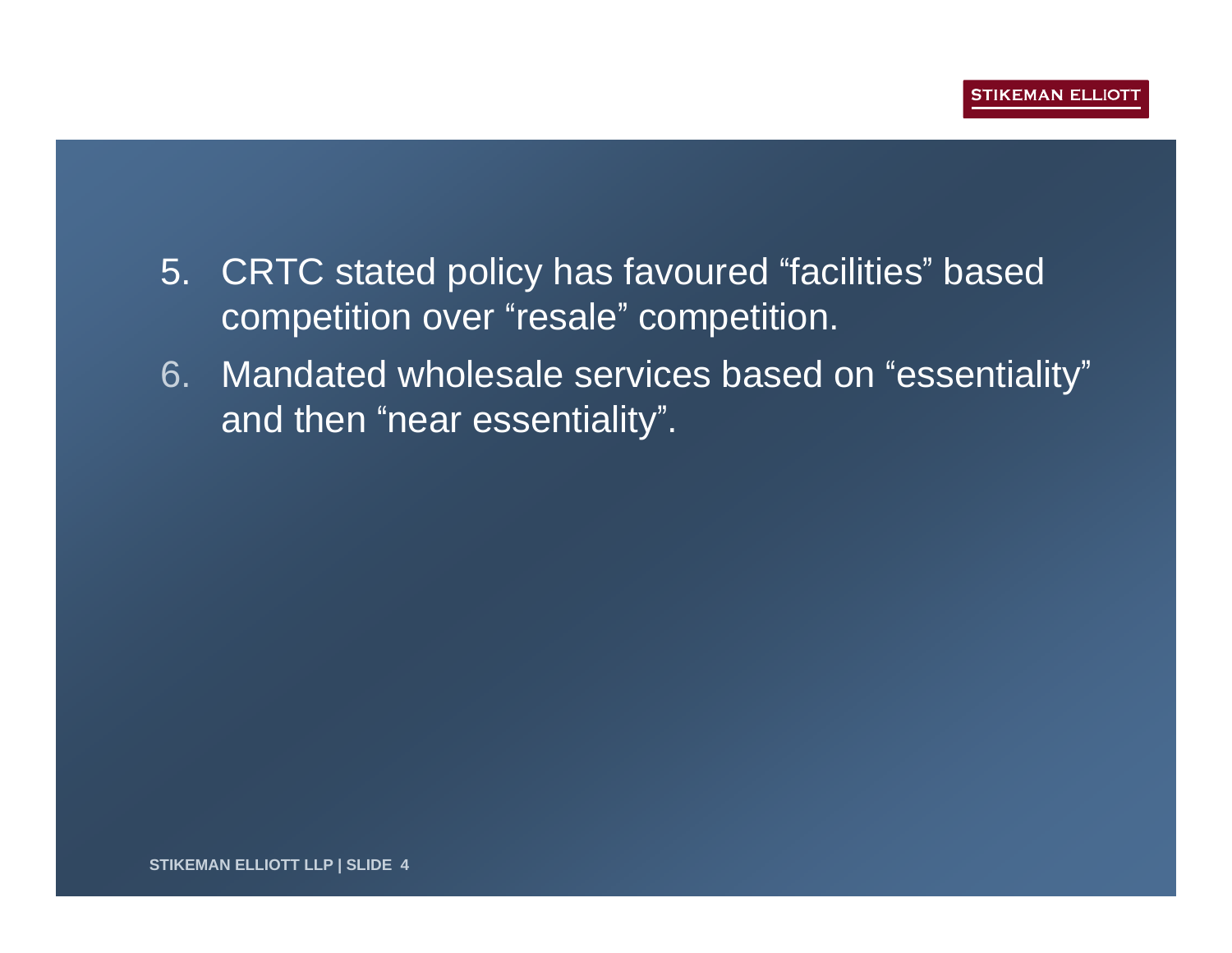# **C. Current Situation in Canada**

- 1. No likelihood of structural separation.
- 2. Scope of mandated wholesale services is declining, if slowly.
- 3. Issues still remain related to NGN.
	- Recent CRTC decision when copper is used in any service.
	- Incumbents have appealed to the Cabinet because they argue:
		- decision will impair further investment in FTTN; and
		- will weaken competition in favour of cablecos.
- 4. Even without mandatory requirements, wholesale market still exists.
	- About 50% of Bell Canada's wholesale revenues are now not mandated.

**STIKEMAN ELLIOTT LLP | SLIDE 5**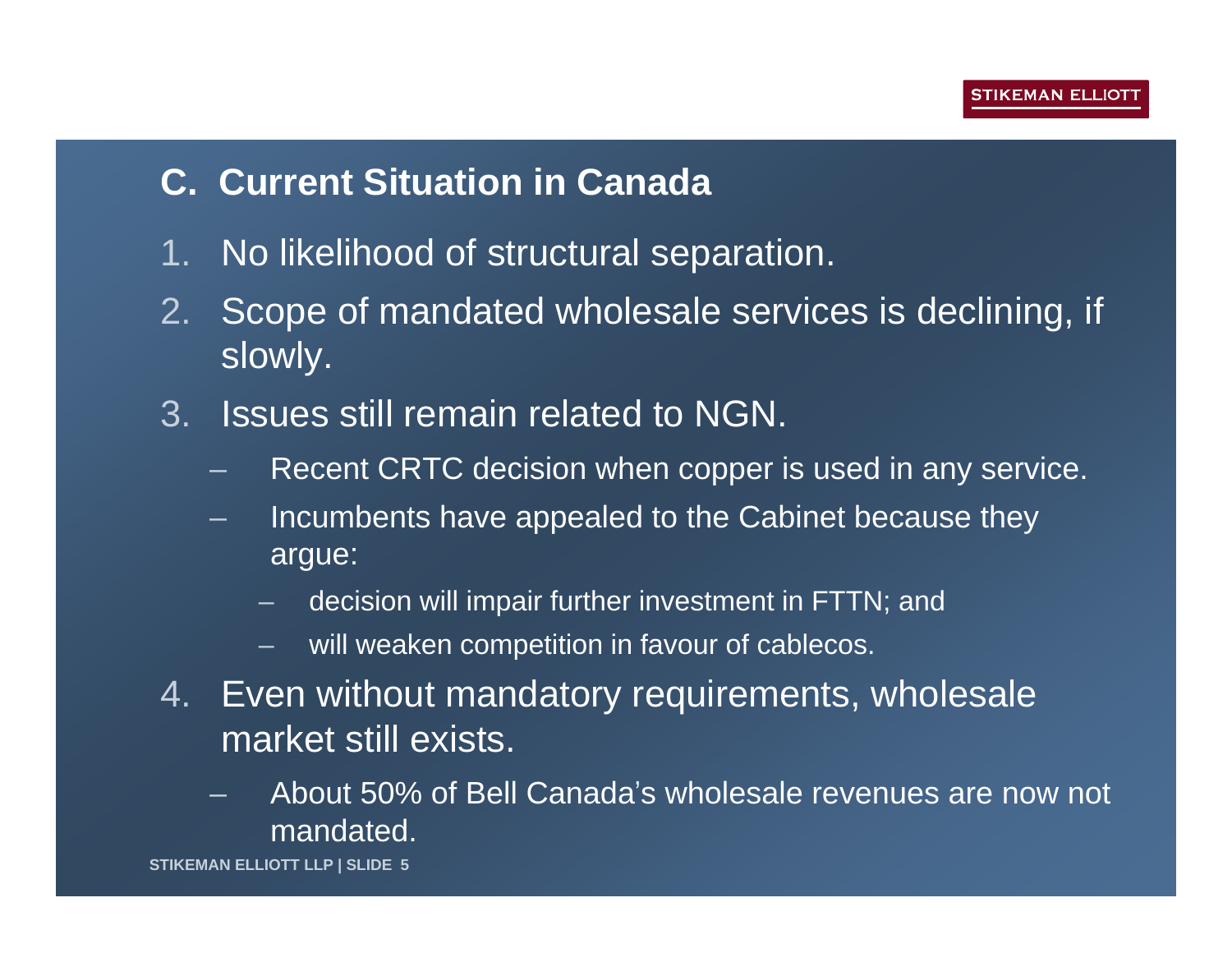## **D. A Non-Regulatory Case Study - The Creation of Bell Aliant**

# 1. Background

- i. Bell Aliant was a combination of a regional incumbent with the rural, less dense areas in Bell Canada territory.
- ii. It was not mandated by the regulator.
- iii. The purpose was to unlock value, enhance local services and to take advantage of favourable tax rules for "income trusts".
- iv. The new entity was the largest regional telco in North America.
- v. Bell Canada owned 45% of shares and controlled a majority of the Board.
- vi. Public float represented 55%.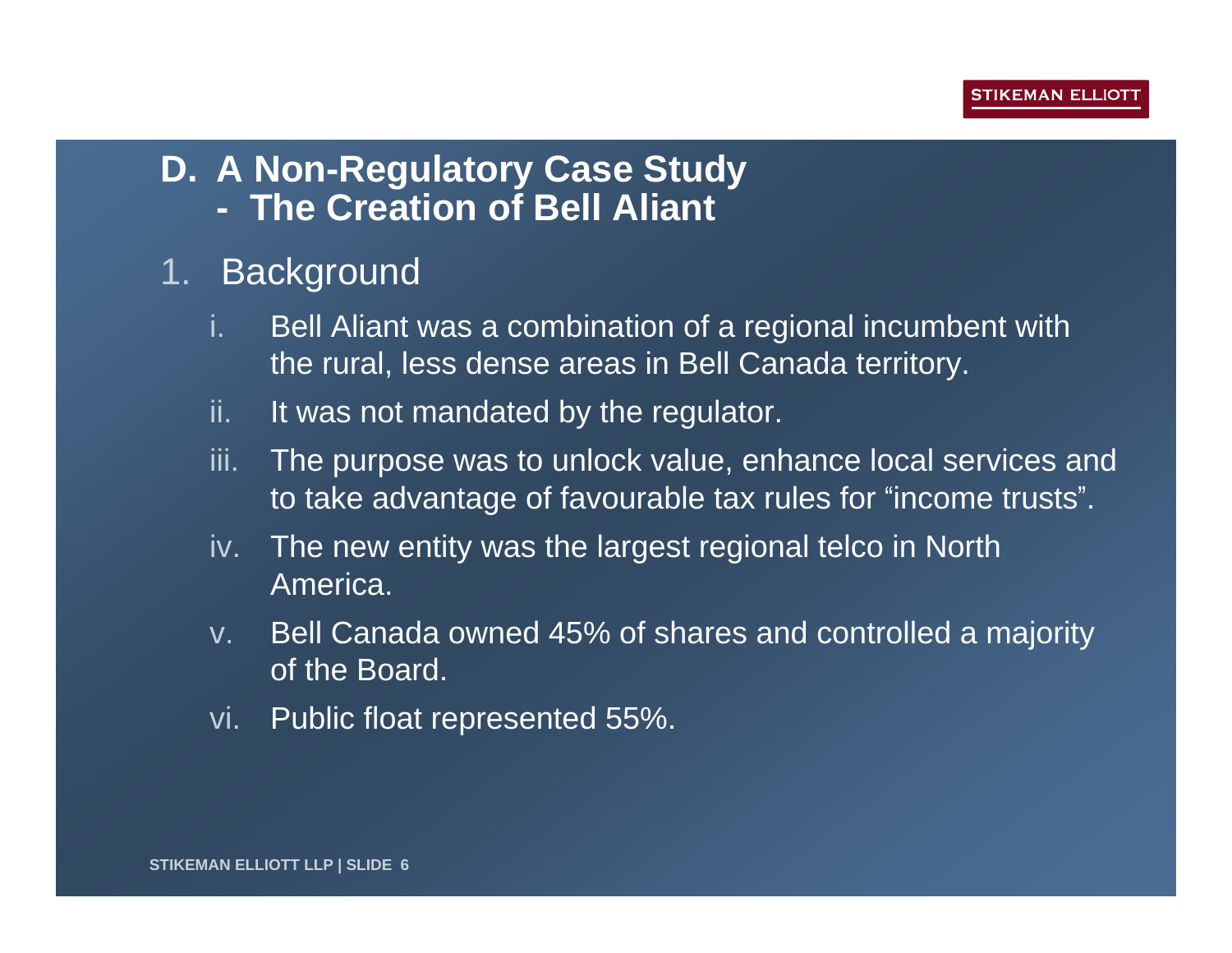### 2. Implementation

- i. As part of the arrangement, Bell Canada and Bell Aliant entered into a complex outsourcing agreement worth \$350 million annually.
- ii. As a result, Bell Aliant became Bell Canada's largest customer, in a sense.
- iii. Agreement was very complex with over 75 statements of work.
- iv. Disputes over purpose, objectives and legal meaning of agreement arose quickly.
- v. Dispute resolution provisions were complex, including escalation to CEOs and arbitration.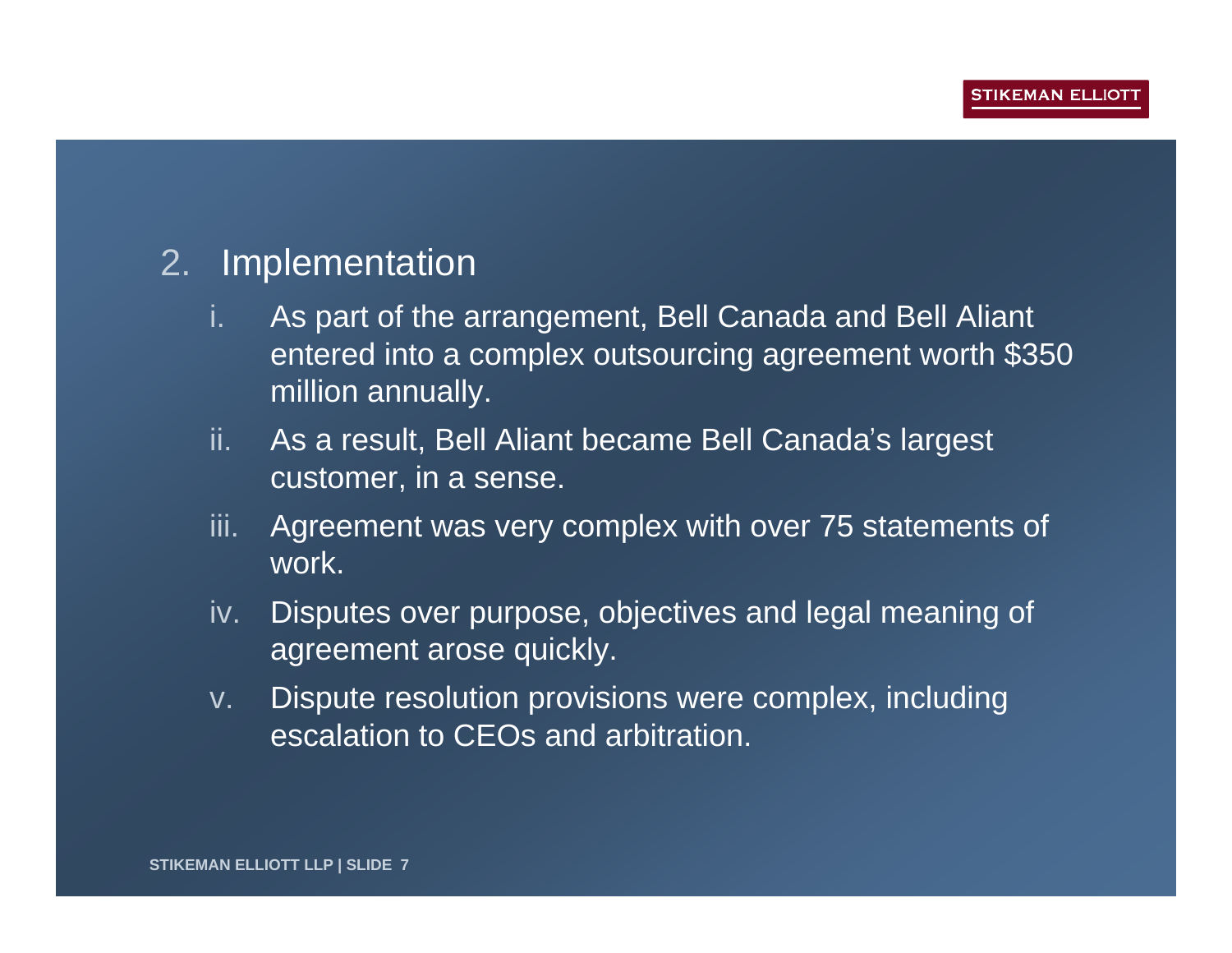- 3. Issues with Bell Aliant experience.
	- i) From the beginning incentives were not aligned and conflicts were endemic
		- Bell Aliant focussed on cost controls and shareholder concerns.
		- Bell Canada focussed on delivering only defined services inside contract.
		- Bell Canada also had no culture or experience as an "outsourcer".
	- ii) Bell Aliant wanted more customized, granular services, whereas Bell Canada wanted uniformity with its own services.
	- iii) Employees had different financial incentives and rewards.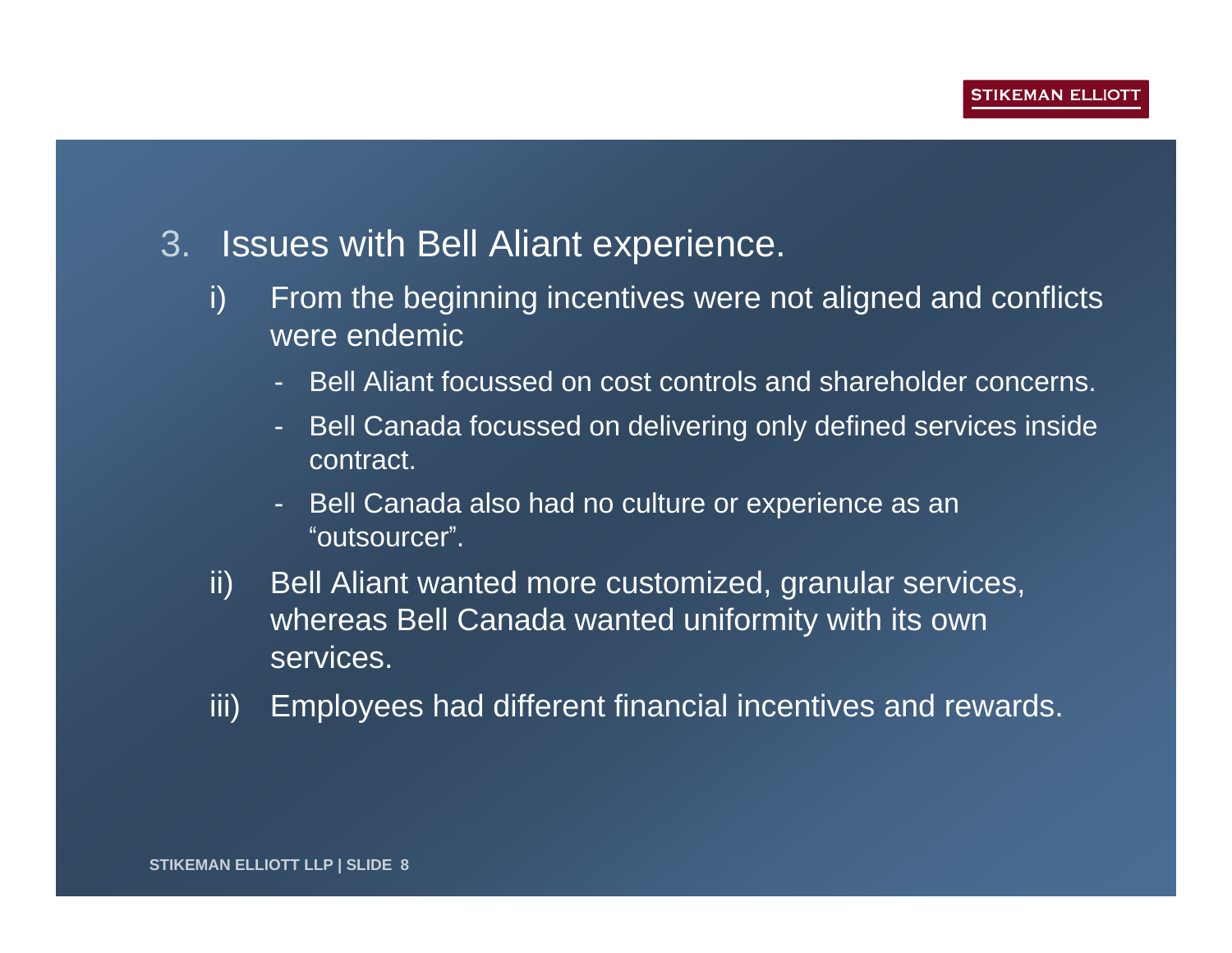## 4. The Results.

Implementation had very high transaction costs arising from:

- i) Uncertainty in legal language.
- ii) Extensive senior management time.
- iii) Action Board discussion, particularly at Bell Aliant.
- iv) Active engagement with auditors and finance departments due to settlement impacts.
- v) Protracted discussions on capex and network planning.
- vi) Frequent marketing issues/disputes.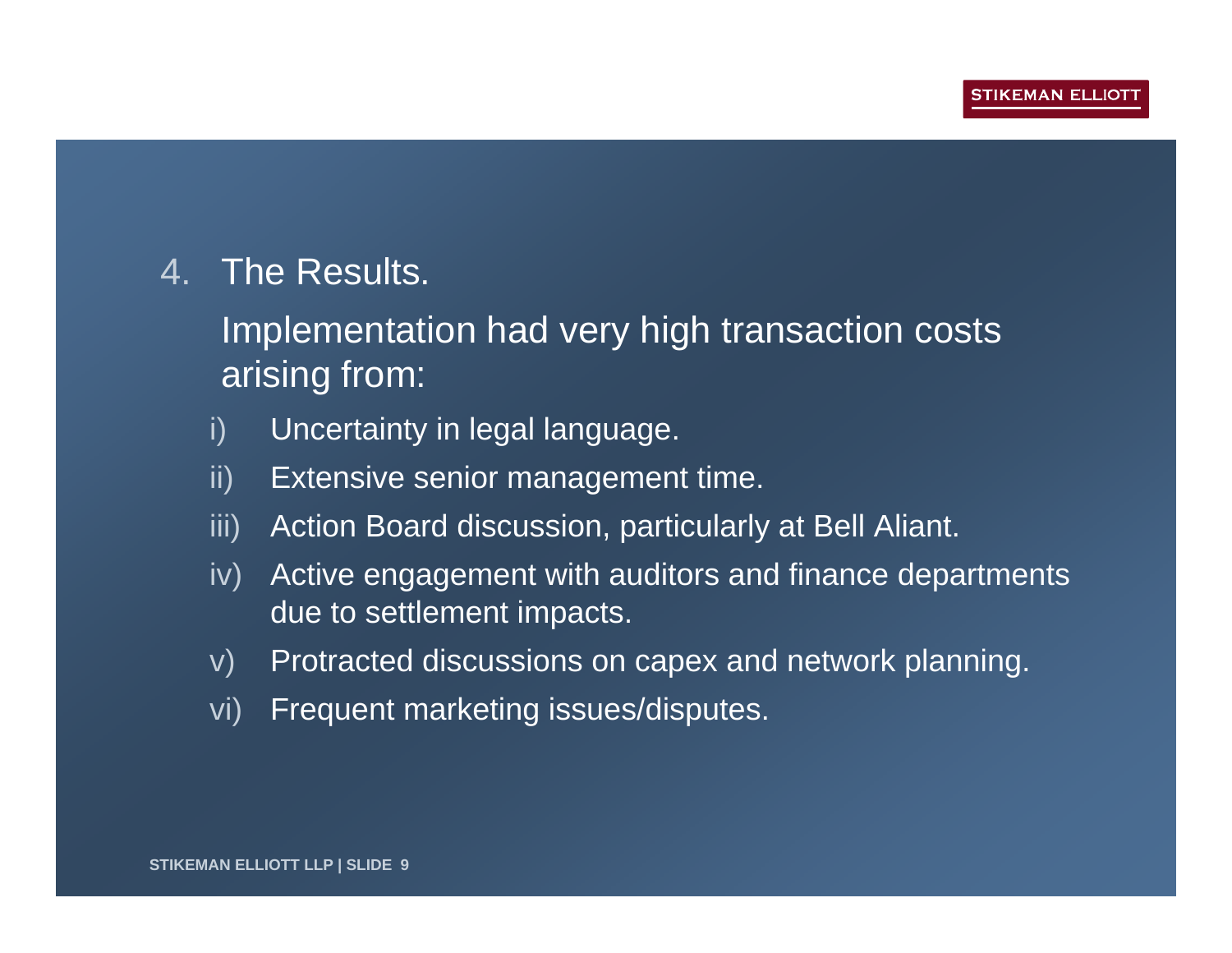# In summary it was much more complicated than had been anticipated.

- Incentives/conflicts
- Personality issues
- Slowed decision-making
- And Bell Canada controlled the Board of Directors of Bell Aliant.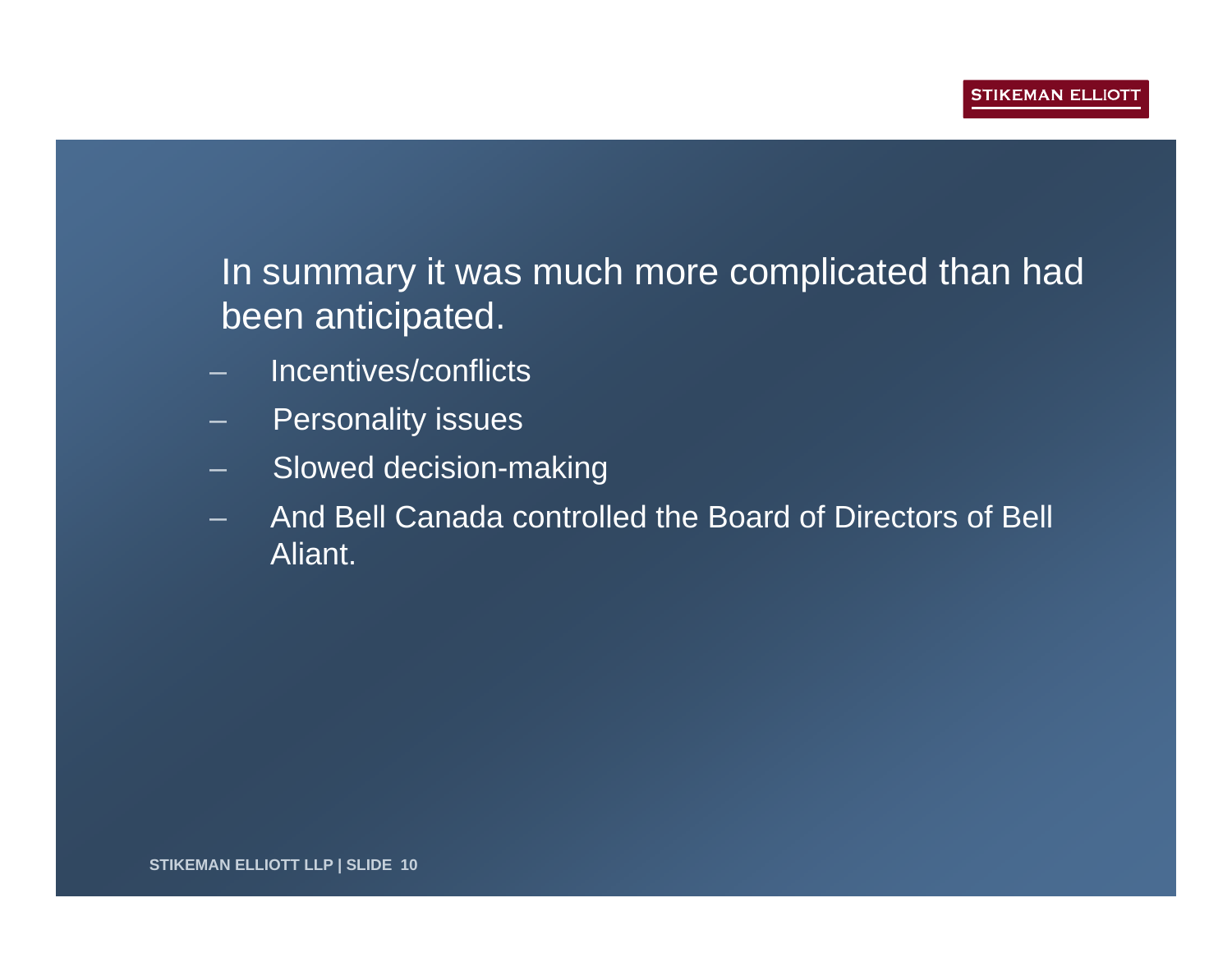# **D. Network Separation – Is the Cure worse than the Disease?**

What is the public interest harm that structural/functional separation is supposed to cure?

i. Ofcom said very recently it is rooted in discriminatory conduct based on the "ability" and "incentive" to discriminate.

*Alex Blowers, March 6, 2009*

- ii) Agcom cites "competitive structural problems" and a desire to promote "effective competition" in the fixed access market.
- iii) Other regulators also discuss discrimination issues, as well as a desire to promote competition.

What are the risks and rewards of pursuing increasingly complex forms of separation?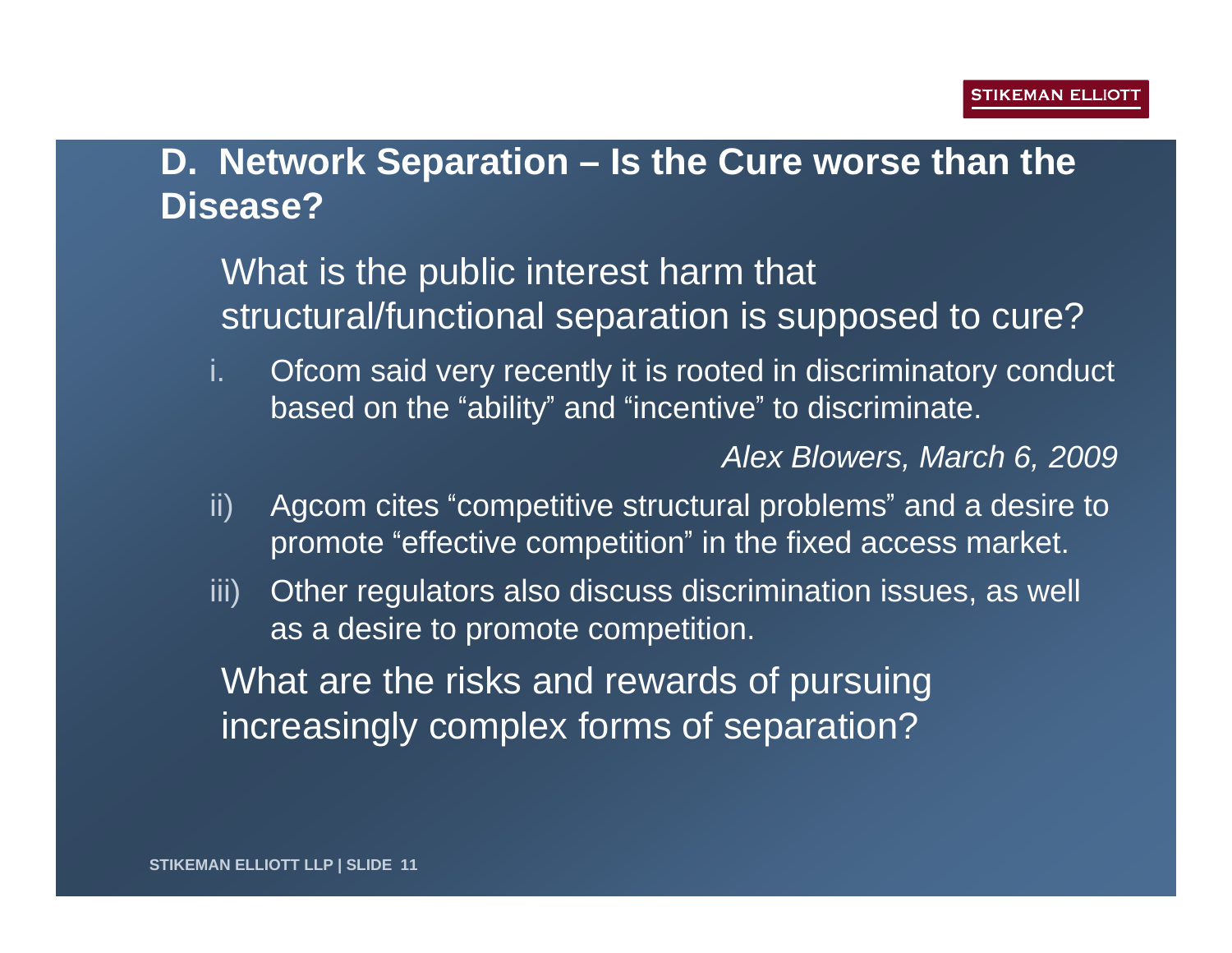## 1. Risks

- a) Will the remedy produce real sustainable competition?
	- Facilities based vs. resale based competition
		- Only facilities based is sustainable
			- US UNEP experience
			- Canada
			- UK Openreach produced less facilities based competition, relying more on LLU.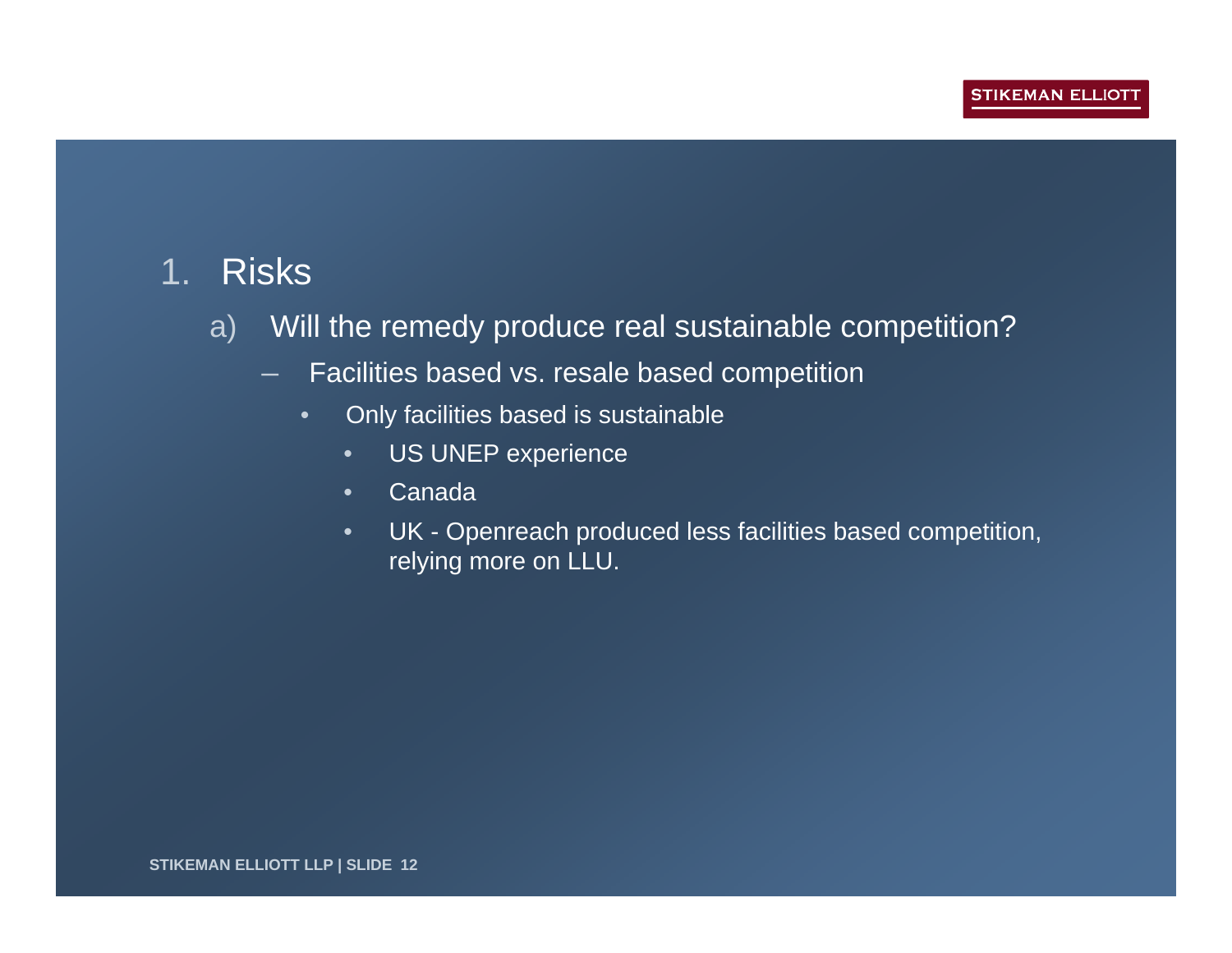### b) Will separation materially affect capital investment?

- U.S. UNEP was a failure
	- Hands off approach to NGN
- Canada Always a key factor
- **• • • • Recent adverse decision on wholesale internet** access.
- Italy LECG paper quantifies impact of delayed investment
	- *March 6, 2009*
- UK Capex has increased only marginally, even with heavy compliance costs of undertakings.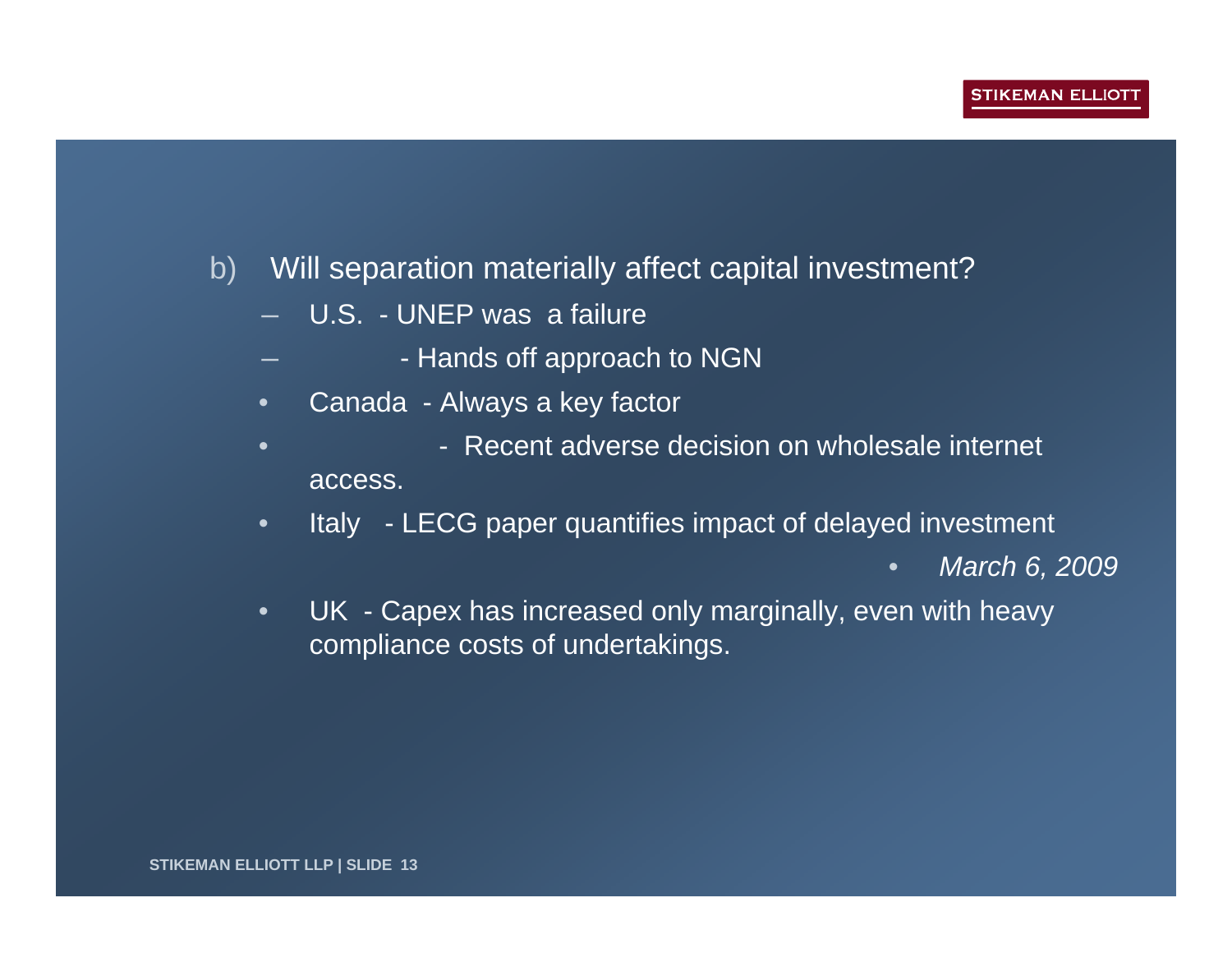- c) How significant are the transaction costs?
	- Higher than one would think.
		- Bell Aliant experience
		- Complexity of legal agreements
			- **Canada**
			- Australia

# d) How easy is it to align incentives / avoid conflicts

- Almost impossible
	- Even in "control" situations (Bell Aliant)
- The greater the separation, the greater the risk of conflicts/misalignment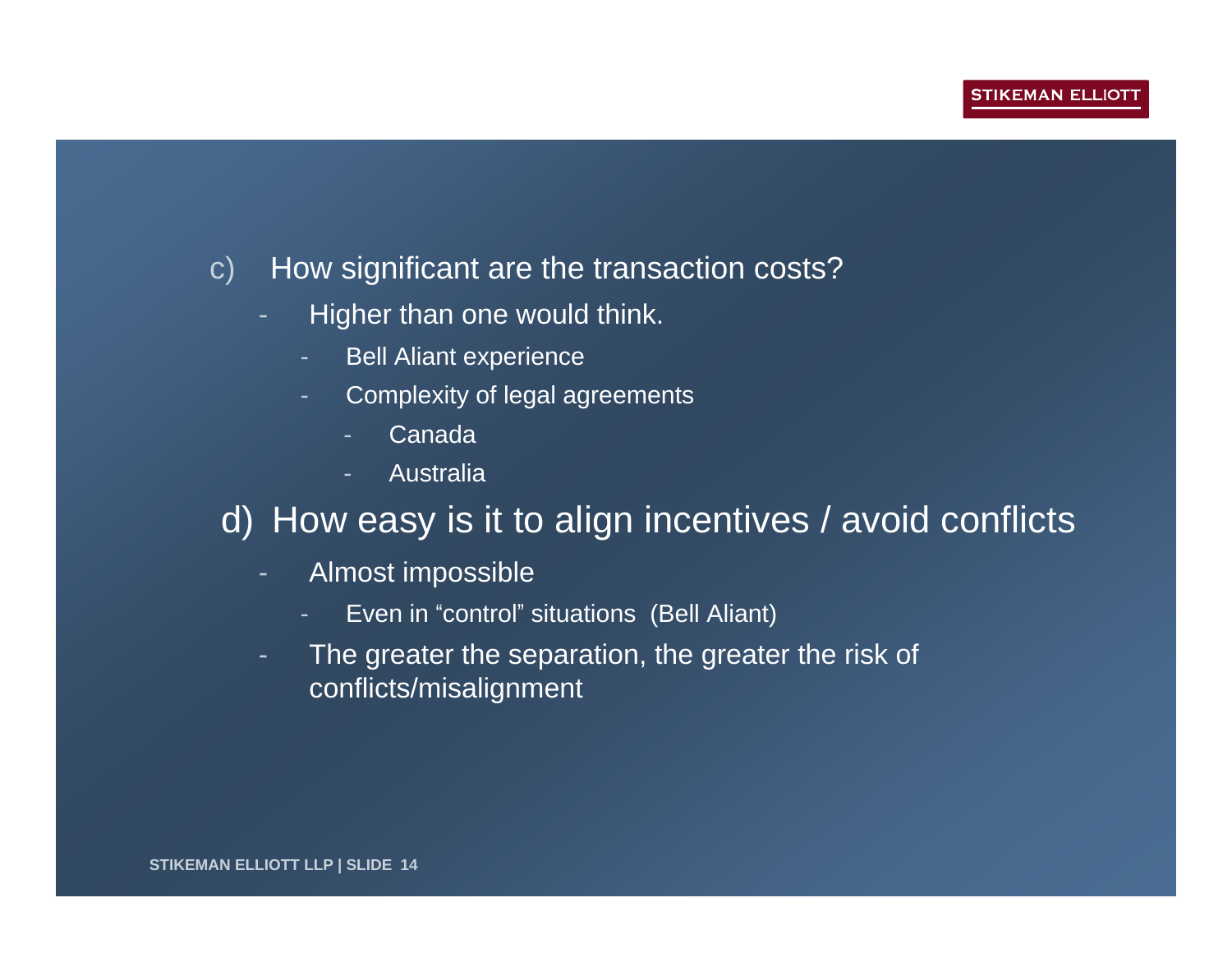#### e) How adaptable is separation model to technological change?

- Problem of predictability
	- Particularly for NGA
	- Bundled services
	- IP applications
- Pricing complexity adds to rigidities
	- Hard to change once in place.
	- Never reflect the "real" world.
	- Recent example of access rules for the Royal Mail.

**STIKEMAN ELLIOTT LLP | SLIDE 15**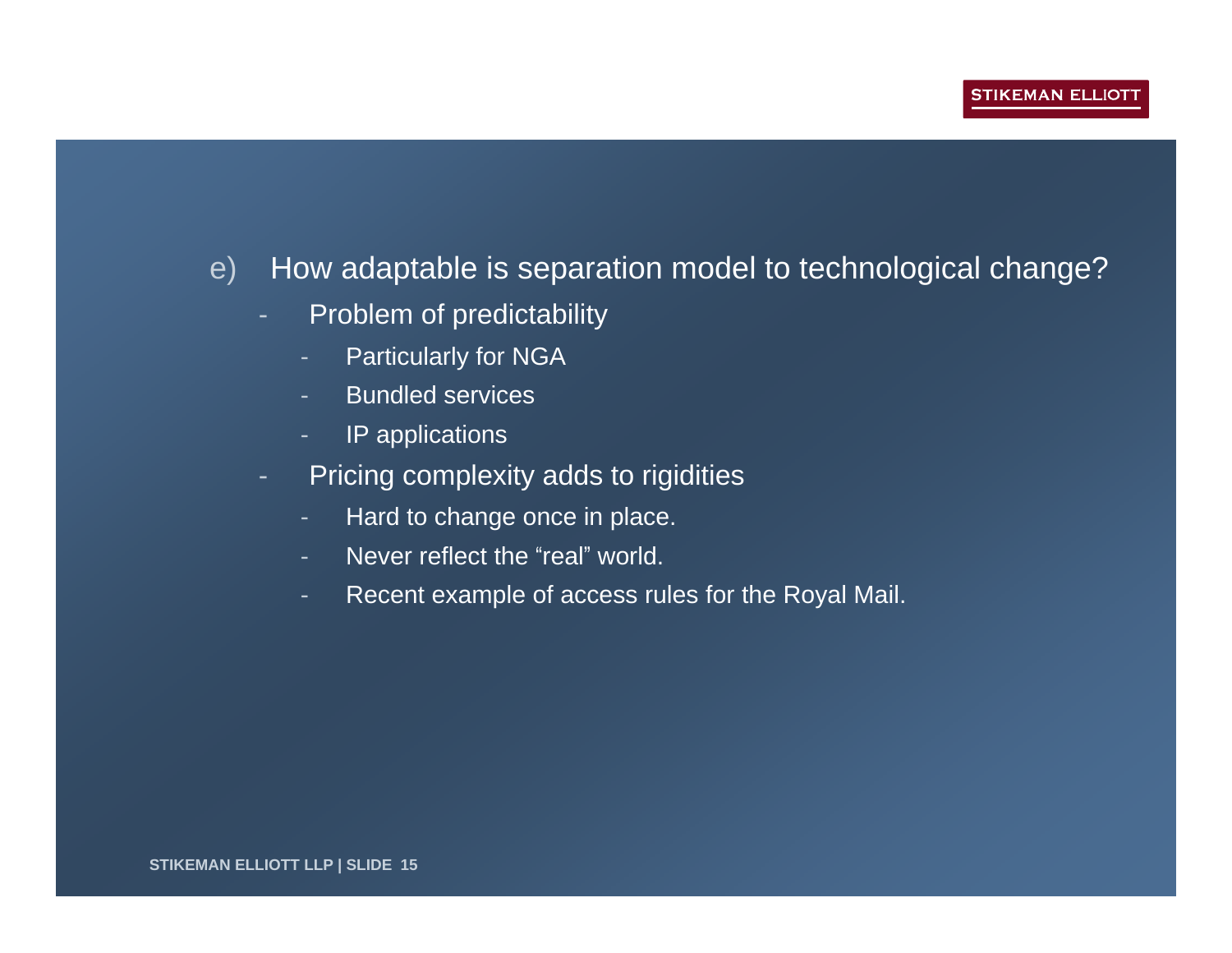### 2. Rewards

- a) Will "separation" reduce or eliminate discrimination?
	- Most likely, but not certain
		- Some comments on UK experience.
- b) Will "separation" produce effective competition?
	- Much more debatable if it only encourages "me too" competitors.
	- Too much dependency on access provider is likely counter productive, even from a regulatory cost/benefit analysis.